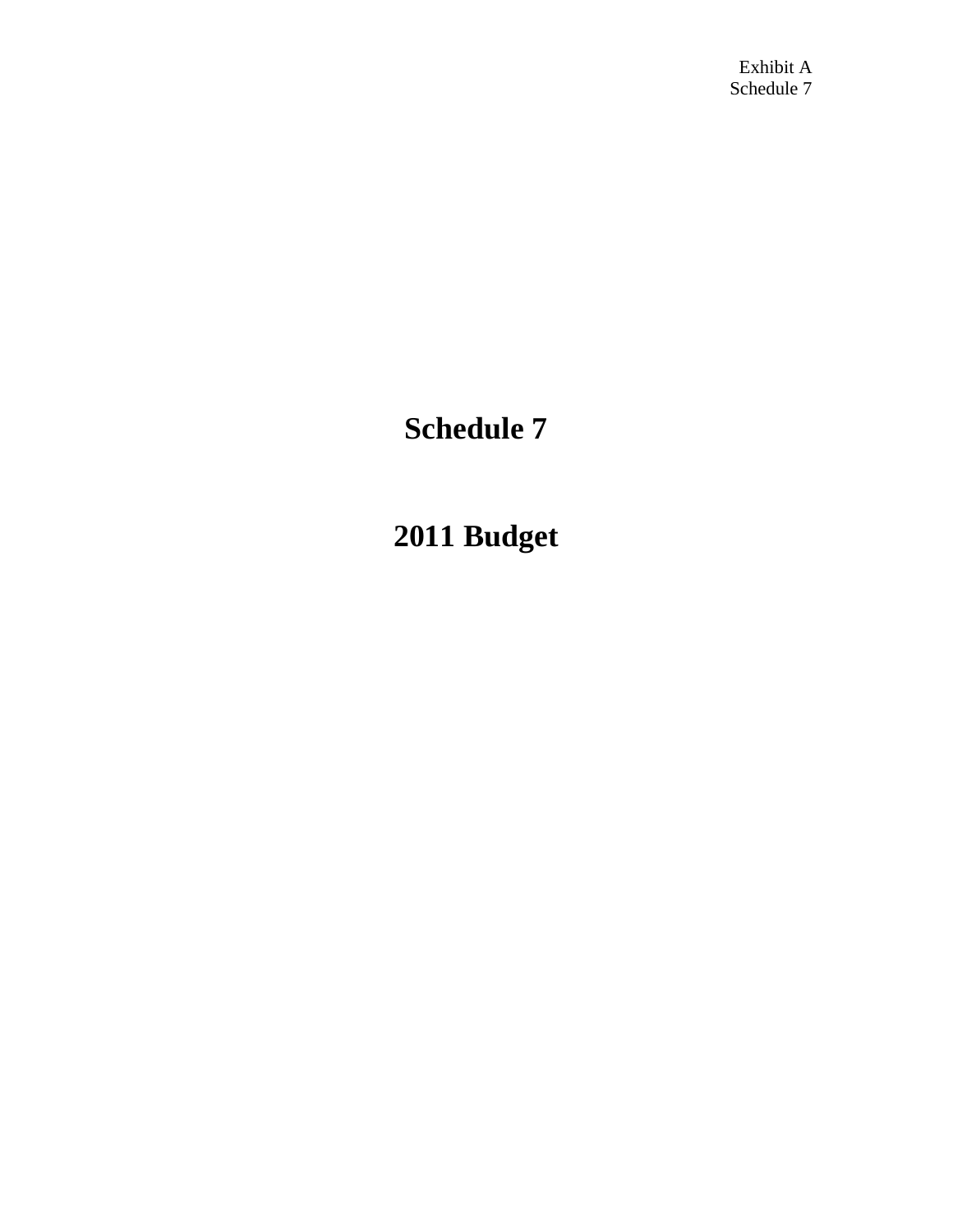| <b>Assets</b>                                                                             |    | 2011    |
|-------------------------------------------------------------------------------------------|----|---------|
| <b>Regulated Assets</b>                                                                   |    |         |
| <b>Property, Plant and Equipment (Note 1)</b>                                             |    |         |
| Gas Distributor Plant in Service - Net (includes AFUDC capitalized during 2011 of \$12.6) | \$ | 167,267 |
| <b>Contruction Work In Progress - Gas Distributor Plant</b>                               |    | (7)     |
| <b>Total Property, Plant &amp; Equipment</b>                                              |    | 167,260 |
| <b>Deferred Charges</b>                                                                   |    |         |
| Deferred Development Costs - Net (Note 2)                                                 |    | 671     |
| Development O&M Capitalized Costs - Net (Note 3)                                          |    | 108,106 |
| <b>Regulatory Deferral</b>                                                                |    | 179,128 |
| <b>Total Deferred Charges</b>                                                             |    | 287,905 |
| <b>Short Term Investments</b>                                                             |    | 2,955   |
| <b>Total Regulated Assets</b>                                                             |    | 458,120 |
| Non-Ratebase Assets (Note 4)                                                              |    | 18,170  |
| <b>Total Assets</b>                                                                       | \$ | 476,290 |
|                                                                                           |    |         |
| <b>Liabilities and Partner's Equity</b>                                                   |    |         |
| <b>Partner's Equity</b>                                                                   | \$ | 228,799 |
| Long-term Advances from Associates and Affiliates (Note 5)                                |    | 227,701 |
| Non-Ratebase Liabilities (Note 6)                                                         |    | 19,790  |
|                                                                                           |    |         |
| <b>Total Liabilities and Equity</b>                                                       | S  | 476,290 |

**Rate Base for Regulatory Purposes –** Note 11 **Capital Structure for Regulatory Purposes** – Note 12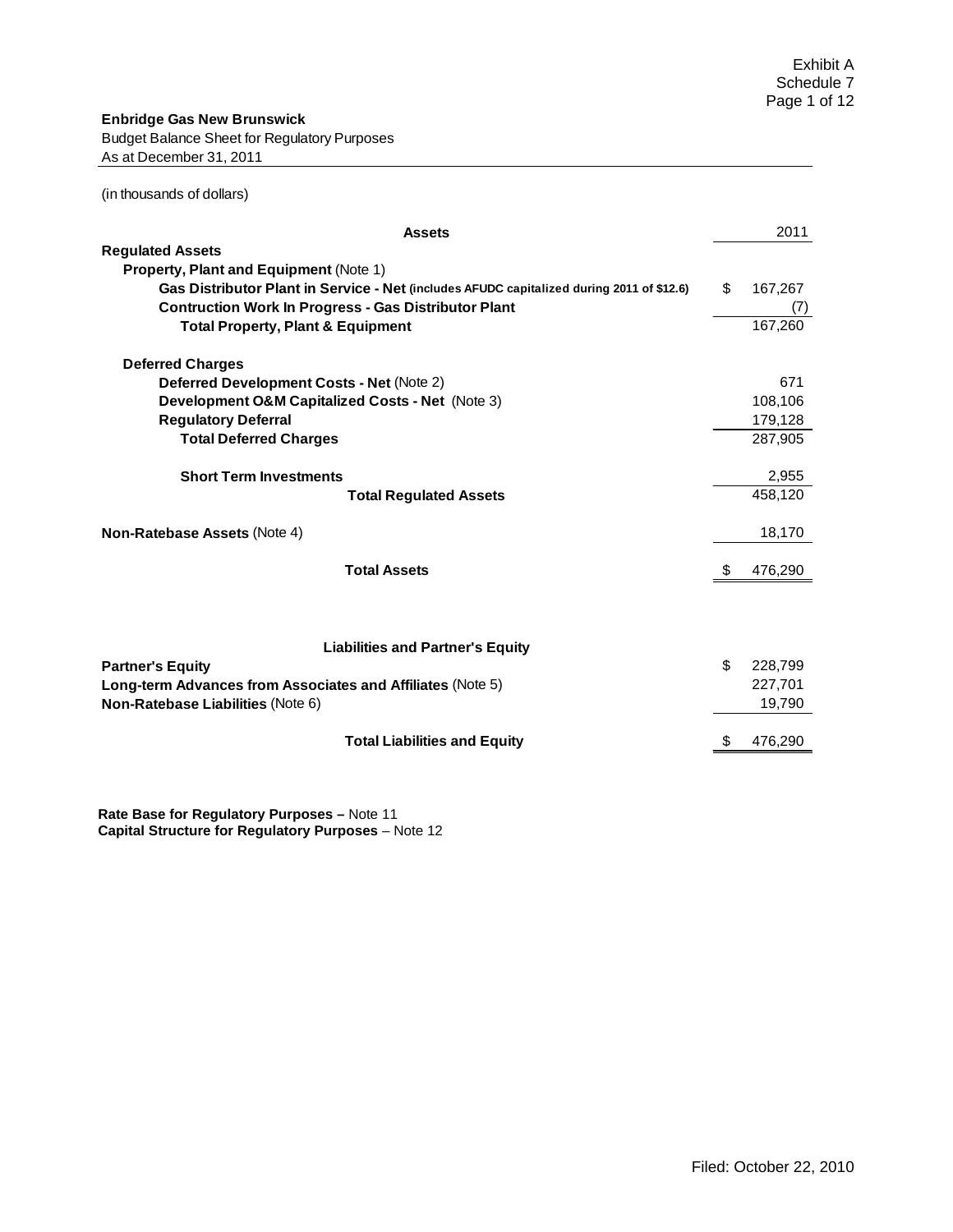# **Enbridge Gas New Brunswick**

Statement of Budgeted Income for Regulatory Purposes For the year ended December 31, 2011

(in thousands of dollars)

|                                                                                | 2011         |
|--------------------------------------------------------------------------------|--------------|
| Revenue                                                                        |              |
| <b>Operating Revenue (Note 7)</b>                                              |              |
| Gas distribution                                                               | \$<br>54,218 |
| Miscellaneous                                                                  | 137          |
| <b>Allowance for Funds Used During Construction</b>                            | 13           |
|                                                                                | 54,368       |
| <b>Installation Services</b>                                                   |              |
| Revenue                                                                        | 4,478        |
| Cost of goods sold                                                             | (3, 562)     |
|                                                                                | 916          |
| <b>Total Revenue</b>                                                           | 55,284       |
|                                                                                |              |
| <b>Expenses</b>                                                                |              |
| <b>Operating Expenses</b>                                                      |              |
| Operating and maintenance expenses (Note 8)                                    | 9,897        |
| Bad debt expense                                                               | 265          |
| <b>Amortization of Property, Plant and Equipment</b>                           | 6,555        |
| <b>Municipal and Other Taxes</b>                                               | 1,186        |
| Interest on Amounts Due to Associates & Affiliates and Other Interest (Note 9) | 14,150       |
| <b>Amortization of Deferred Development Costs</b>                              | 2,917        |
| <b>Total Expenses</b>                                                          | 34,970       |
| Income before Extraordinary Items, Regulatory Deferral and Return on Rate Base | 20,314       |
| <b>Regulatory Deferral</b>                                                     | 7,352        |
| <b>Regulated Return on Equity (Note 10)</b>                                    | \$<br>27,666 |

 **Details of Affiliate Transactions** – Note 13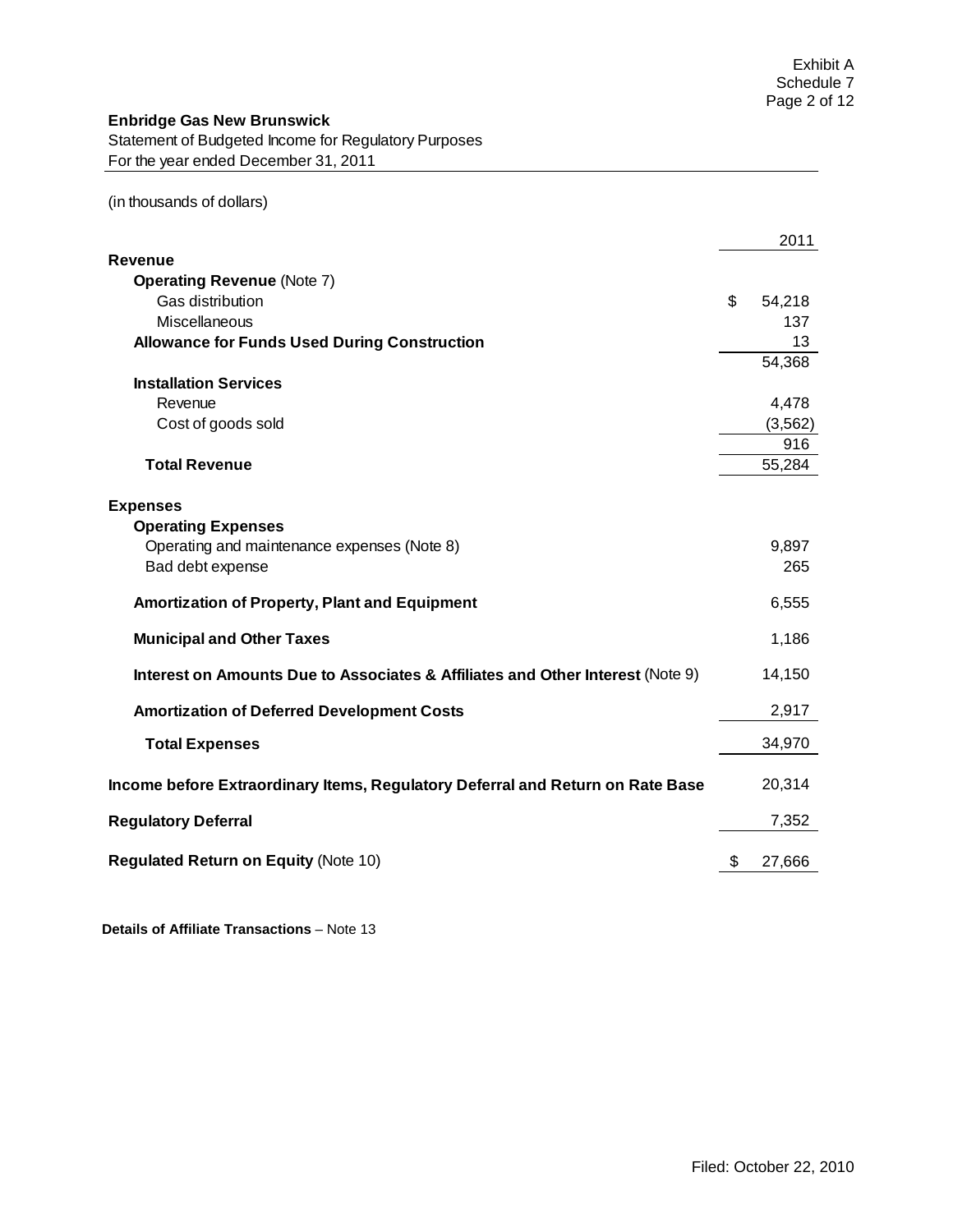## **Enbridge Gas New Brunswick** Exhibit A Notes to 2011 Budgeted Regulatory Financial Results Schedule 7 (Schedule 7 Schedule 7 Schedule 7 Schedule 7 Schedule 7 For the year ended December 31, 2011 2008 and the state of the year ended December 31, 2011

# (in thousands of dollars)

# Note 1 **Property, Plant & Equipment**

|                                   | 2011 |         |                    |              |    |                 |              |
|-----------------------------------|------|---------|--------------------|--------------|----|-----------------|--------------|
|                                   |      |         | <b>Accumulated</b> |              |    | <b>Net Book</b> | Rates of     |
|                                   |      | Cost    |                    | Amortization |    | Value           | Amortization |
| Property, plant & equipment       |      |         |                    |              |    |                 |              |
| General plant                     |      |         |                    |              |    |                 |              |
| Computer hardware & software      | \$   | 926     | \$                 | (691)        | \$ | 235             | 28.80%       |
| Tools and work equipment          |      | 2,336   |                    | (1,718)      |    | 618             | 5.30%        |
| Office furniture and equipment    |      | 816     |                    | (260)        |    | 556             | 4.40%        |
| Transportation                    |      | 508     |                    | (131)        |    | 377             | 11.80%       |
| Communications                    |      | 1,338   |                    | (296)        |    | 1,042           | 28.80%       |
| Leasehold improvements            |      | 928     |                    | (356)        |    | 572             | 1            |
| Subtotal                          |      | 6,852   |                    | (3, 452)     |    | 3,400           |              |
| Distribution plant                |      |         |                    |              |    |                 |              |
| Land                              |      | 375     |                    |              |    | 375             |              |
| Rights of way and easements       |      | 166     |                    |              |    | 166             |              |
| <b>Distribution mains</b>         |      | 116,748 |                    | (16, 221)    |    | 100,527         | 2.43%        |
| <b>Street services</b>            |      | 49,530  |                    | (9, 184)     |    | 40,346          | 3.83%        |
| Meters and regulators             |      | 18,321  |                    | (3,586)      |    | 14,735          | 3.83%        |
| <b>Stations</b>                   |      | 11,102  |                    | (3, 384)     |    | 7,718           | 4.40%        |
| Subtotal                          |      | 196,242 |                    | (32, 375)    |    | 163,867         |              |
| Total plant in service            |      | 203,094 |                    | (35, 827)    |    | 167,267         |              |
| Construction work in progress     |      | (7)     |                    |              |    | (7)             |              |
| Total property, plant & equipment | \$   | 203,087 | \$                 | (35, 827)    | \$ | 167,260         |              |

**1 - Amortized over the term of the related leases.**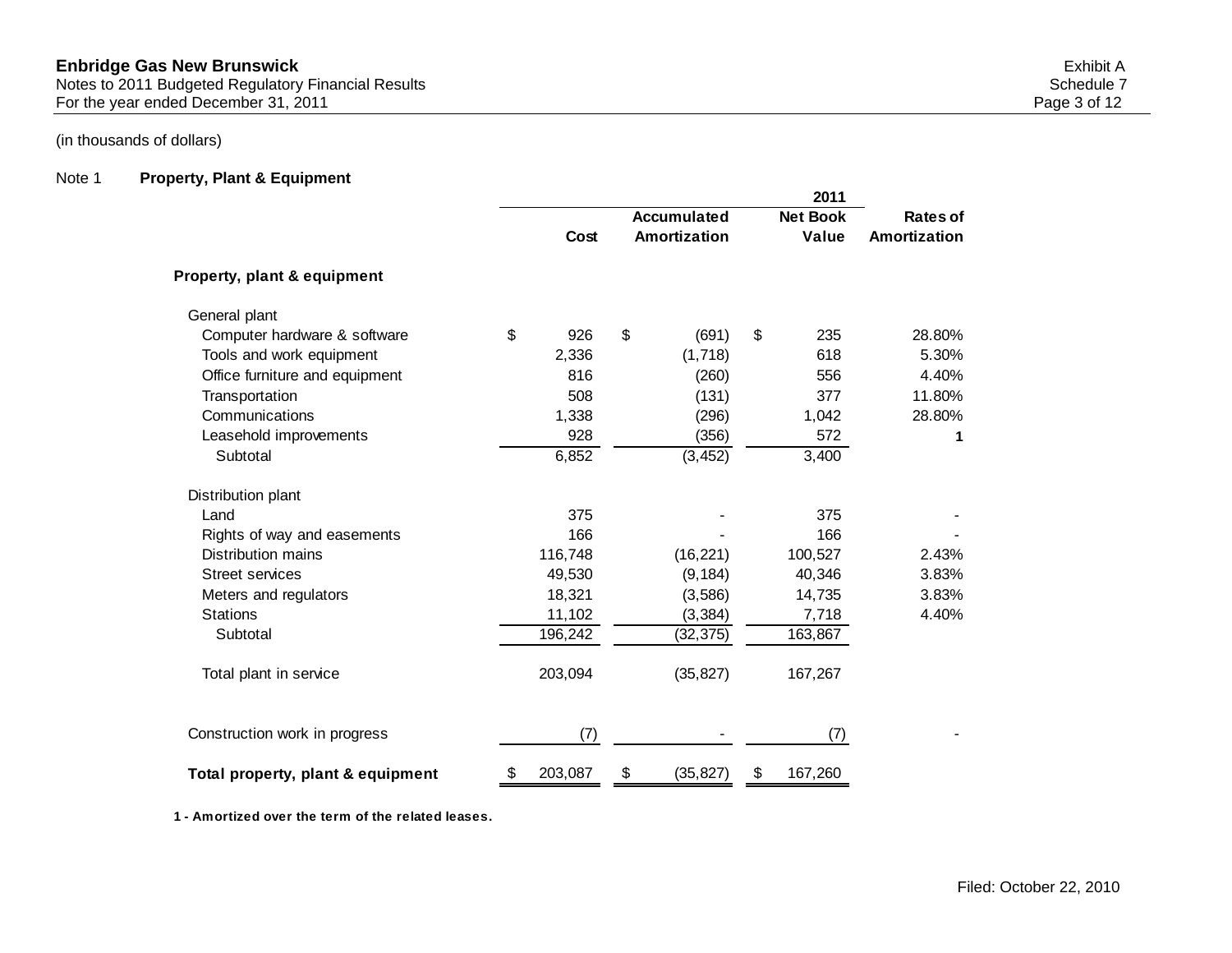# Note 2 **Deferred Development Costs - Net**

|                                          |                      |                             | 2011                     |                          |
|------------------------------------------|----------------------|-----------------------------|--------------------------|--------------------------|
|                                          | Cost                 | Accumulated<br>Amortization | <b>Net Book</b><br>Value | Rates of<br>Amortization |
| Franchise fee<br>Deferred carrying costs | \$<br>1.500<br>1,784 | \$<br>(938)<br>(1,675)      | \$<br>562<br>109         | 5.00%<br>20.00%          |
| Total deferred development costs, net    | 3.284                | \$<br>(2,613)               | \$<br>671                |                          |

# Note 3 **Development O&M Capitalized Costs – Net**

|                                              |         |                             | 2011                     |                                 |
|----------------------------------------------|---------|-----------------------------|--------------------------|---------------------------------|
|                                              | Cost    | Accumulated<br>Amortization | <b>Net Book</b><br>Value | <b>Rates of</b><br>Amortization |
| Development O&M capitalized costs            | 130,173 | \$<br>(22,067)              | 108,106                  | 2.43%                           |
| Total development O&M capitalized costs, net | 130.173 | \$<br>(22.067)              | 108.106                  |                                 |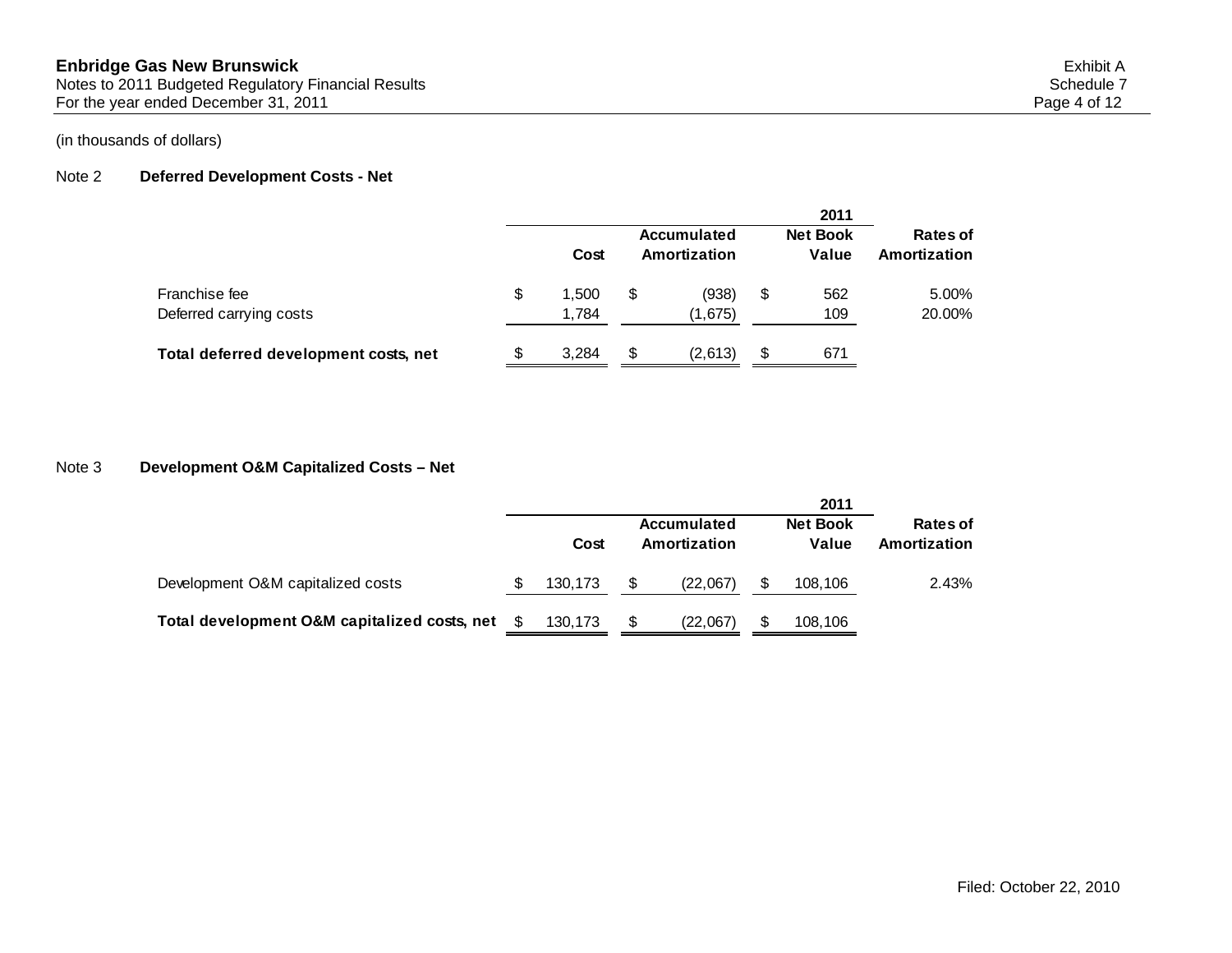## Note 4 **Non-Ratebase Assets**

|                                |   | 2011   |
|--------------------------------|---|--------|
| Cash, & Short Term Investments | S |        |
| Accounts Receivable            |   | 14,083 |
| Inventory                      |   | 4,087  |
|                                | S | 18,170 |

# Note 5 **Long-term Advances from Associates and Affiliates**

|                                |                   |                      |               |               | 2011                |           |
|--------------------------------|-------------------|----------------------|---------------|---------------|---------------------|-----------|
|                                |                   |                      |               |               | <b>Cost of Debt</b> |           |
|                                | <b>Issue Date</b> | <b>Maturity Date</b> | Amount        | Enbridge Inc. | <b>EGNB</b>         | Regulated |
| <b>Promissory Note</b>         | 28-Jun-02         | 29-Jun-12            | 6,000         | 6.08%         | 7.89%               | 7.08%     |
| <b>Promissory Note</b>         | 23-Dec-02         | 24-Dec-12            | 7,500         | 6.50%         | 7.41%               | 7.50%     |
| Promissory Note                | 26-Jun-03         | 27-Jun-13            | 13,000        | 5.62%         | 6.96%               | 6.62%     |
| <b>Promissory Note</b>         | 30-Dec-03         | 30-Dec-13            | 14,000        | 5.34%         | 7.14%               | 6.34%     |
| <b>Promissory Note</b>         | 23-Mar-04         | 24-Mar-14            | 14,000        | 5.33%         | 6.69%               | 6.33%     |
| <b>Promissory Note</b>         | 30-Nov-04         | 28-Nov-14            | 21,000        | 5.69%         | 6.95%               | 6.69%     |
| Promissory Note                | 30-Mar-05         | 30-Mar-15            | 6,000         | 5.04%         | 6.93%               | 6.04%     |
| <b>Promissory Note</b>         | 28-Dec-05         | 28-Dec-15            | 14,000        | 4.59%         | 6.53%               | 5.59%     |
| Promissory Note                | 19-Dec-06         | 19-Dec-16            | 21,000        | 4.82%         | 6.52%               | 5.82%     |
| <b>Promissory Note</b>         | 20-Dec-07         | 20-Dec-17            | 29,000        | 5.54%         | 5.85%               | 6.54%     |
| Promissory Note                | 19-Dec-08         | 19-Dec-13            | 15,000        | 6.85%         | 7.85%               | 7.85%     |
| Promissory Note                | 25-Jun-09         | 25-Jun-14            | 25,000        | 4.37%         | 5.37%               | 5.37%     |
| <b>Promissory Note</b>         | 9-Dec-09          | 9-Dec-19             | 21,000        | 4.63%         | 5.63%               | 5.63%     |
| Promissory Note                | $31 - Aug-10$     | 31-Aug-20            | 12,000        | 4.63%         | 5.63%               | 5.63%     |
| <b>Promissory Note</b>         | $9-Dec-10$        | 9-Dec-20             | 8,201         | 4.63%         | 5.63%               | 5.63%     |
| <b>Promissory Note</b>         | $9-Dec-11$        | 9-Dec-21             | 1,000         | 4.63%         | 5.63%               | 5.63%     |
| Total long-term advances       |                   |                      |               |               |                     |           |
| from associates and affiliates |                   |                      | \$<br>227,701 | 5.24%         | 6.43%               | 6.24%     |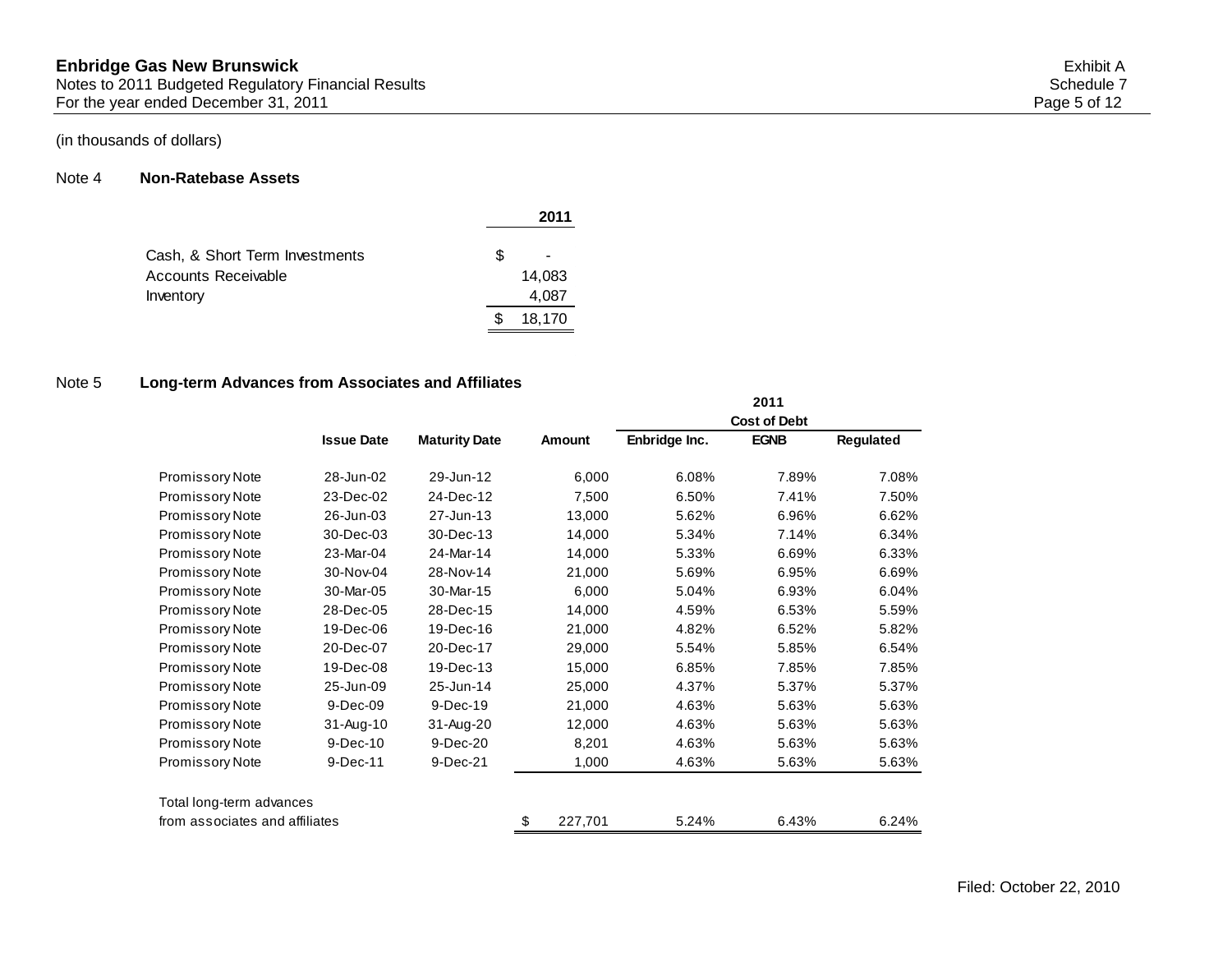#### Note 6 **Non-Ratebase Liabilities**

| Short Term Indebtedness                        | \$. | 1.332  |
|------------------------------------------------|-----|--------|
| Accounts Payable                               |     | 16.100 |
| Long Term Deferred Post Employment Liabilities |     | 2,359  |
|                                                |     | 19.791 |

## Note 7 **Operating Revenue**

#### a**. Gas Distribution**

|                                           |    |                | 2011   |                                    |
|-------------------------------------------|----|----------------|--------|------------------------------------|
|                                           |    | <b>Revenue</b> |        | <b>Customers Throughput</b><br>TJs |
| Small general service (SGS)               | \$ | 12,642         | 10.004 | 956                                |
| General service (GS)                      |    | 14,567         | 1,426  | 1,084                              |
| Contract general service (CGS)            |    | 16,002         | 323    | 1,216                              |
| Contract large general service (CLGS-LFO) |    | 9,142          | 27     | 1,444                              |
| Contract large general service (CLGS-HFO) |    | 1,698          | 8      | 1,094                              |
| Contract large volume off peak (CLVOPS)   |    |                |        |                                    |
| Off peak service                          |    | 167            | 15     | 20                                 |
|                                           |    |                |        |                                    |
| Total                                     | S  | 54.218         | 11.803 | 5.814                              |

**2011**

1 Terajoule (TJ) = 1,000 Gigajoules (GJ)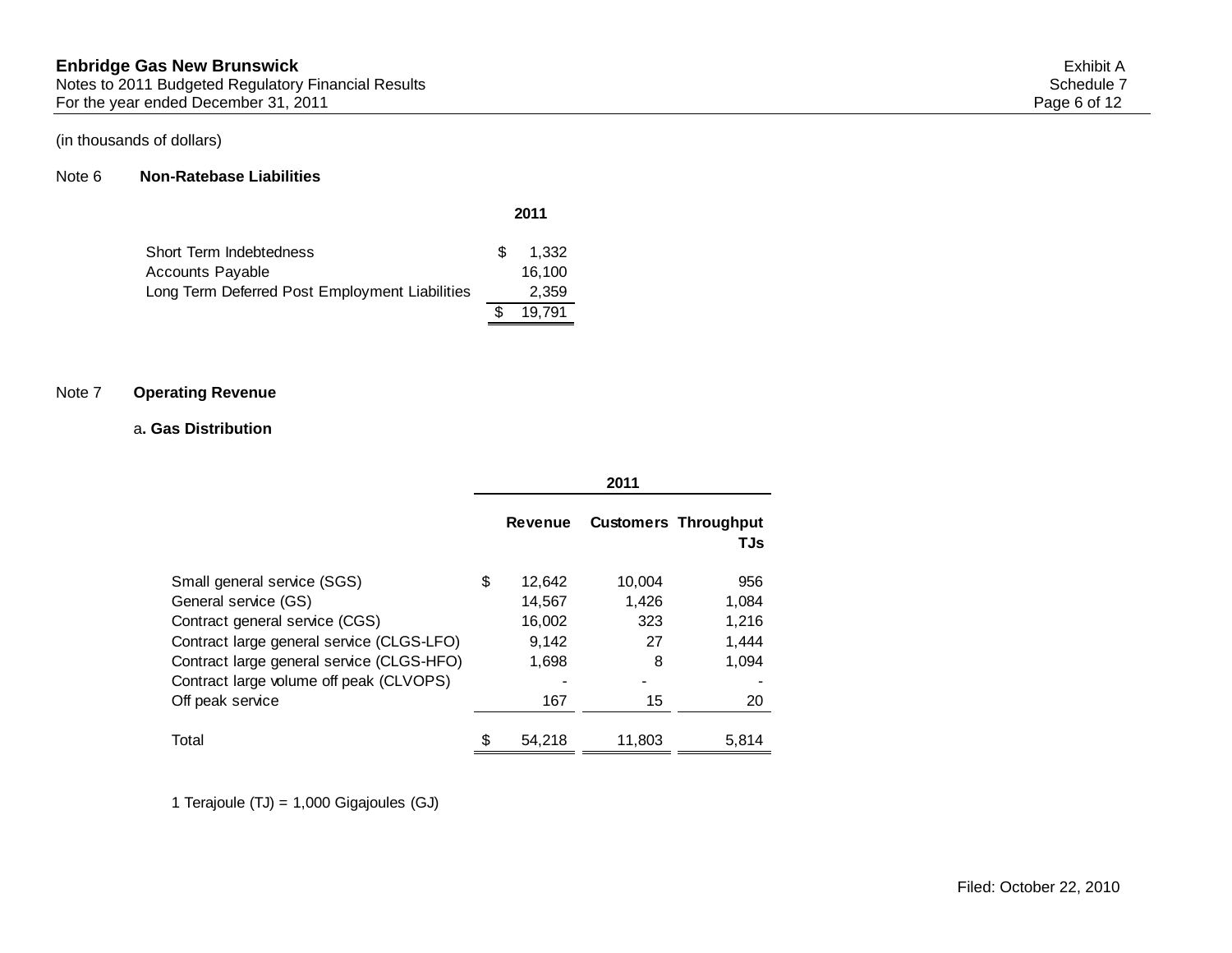## Note 7 **Operating Revenue (continued)**

#### **b. Miscellaneous**

| Agent billing and collection<br>Other miscellaneous revenue | \$. | 131 |
|-------------------------------------------------------------|-----|-----|
| <b>Total miscellaneous</b>                                  |     | 137 |

## **Details of Agent Billing and Collection Revenues** (in dollars)

|                                            |   | 2011    |
|--------------------------------------------|---|---------|
| Agent billing and collection               |   |         |
| Small general service (SGS)                | S | 95,482  |
| General service (GS)                       |   | 21,037  |
| Contract general service (CGS)             |   | 13,001  |
| Agent billing                              |   |         |
| Contract large general service (CLGS-LFO)  |   | 1,244   |
| Contract large general service (CLGS-HFO)  |   | 288     |
| Contract large volume service (CLVOPS)     |   |         |
| Off peak service (OPS)                     |   | 420     |
|                                            |   |         |
| Total agent billing and collection revenue |   | 131.472 |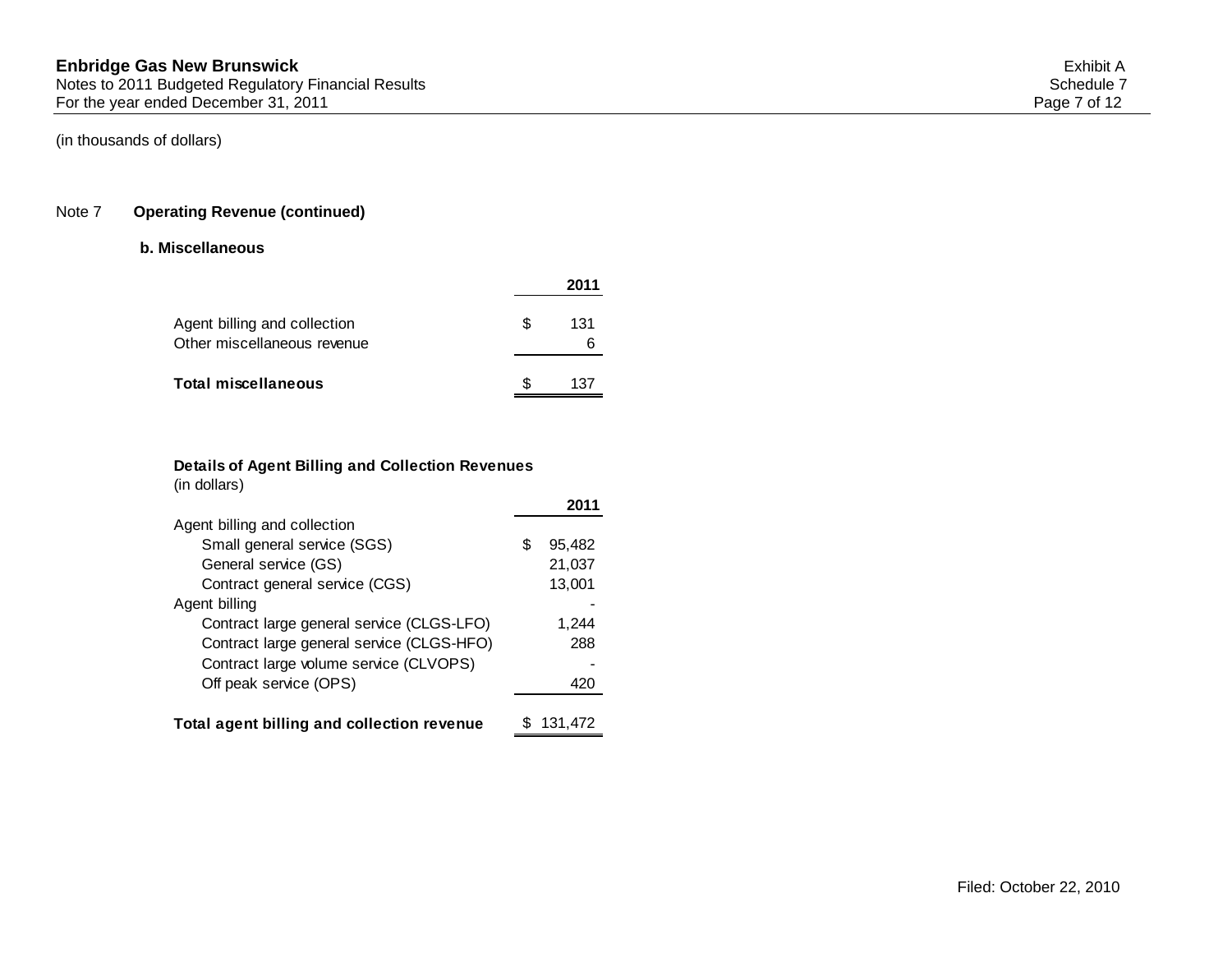Notes to 2011 Budgeted Regulatory Financial Results Schedule 7 (Schedule 7 Schedule 7 Schedule 7 Schedule 7 Schedule 7 For the year ended December 31, 2011 2008 and the state of the Vertex of the Vertex of the Vertex of the Page 8 of 12

# (in thousands of dollars)

# Note 8 **Operating and Maintenance Expenses**

|                                           | 2011        |
|-------------------------------------------|-------------|
|                                           |             |
| Corporate management                      | \$<br>1,258 |
| Corporate administration                  | 1,757       |
| Financial reporting                       | 826         |
| Information technology                    | 1,001       |
| Regulatory & upstream                     | 1,573       |
| Sales & marketing                         | 8,246       |
| Distribution & maintanance                | 6,133       |
| Customer care                             | 1,374       |
| Human resources                           | 2,472       |
| Gas transportation and related activities | 1,170       |
|                                           |             |
| Total                                     | 25,810      |
| <b>Capitalized to:</b>                    |             |
| Property, plant & equipment               | 4,172       |
| Development O&M capitalized costs         | 11,741      |
| <b>Total capitalized</b>                  | 15,913      |
| Total                                     | \$<br>9,897 |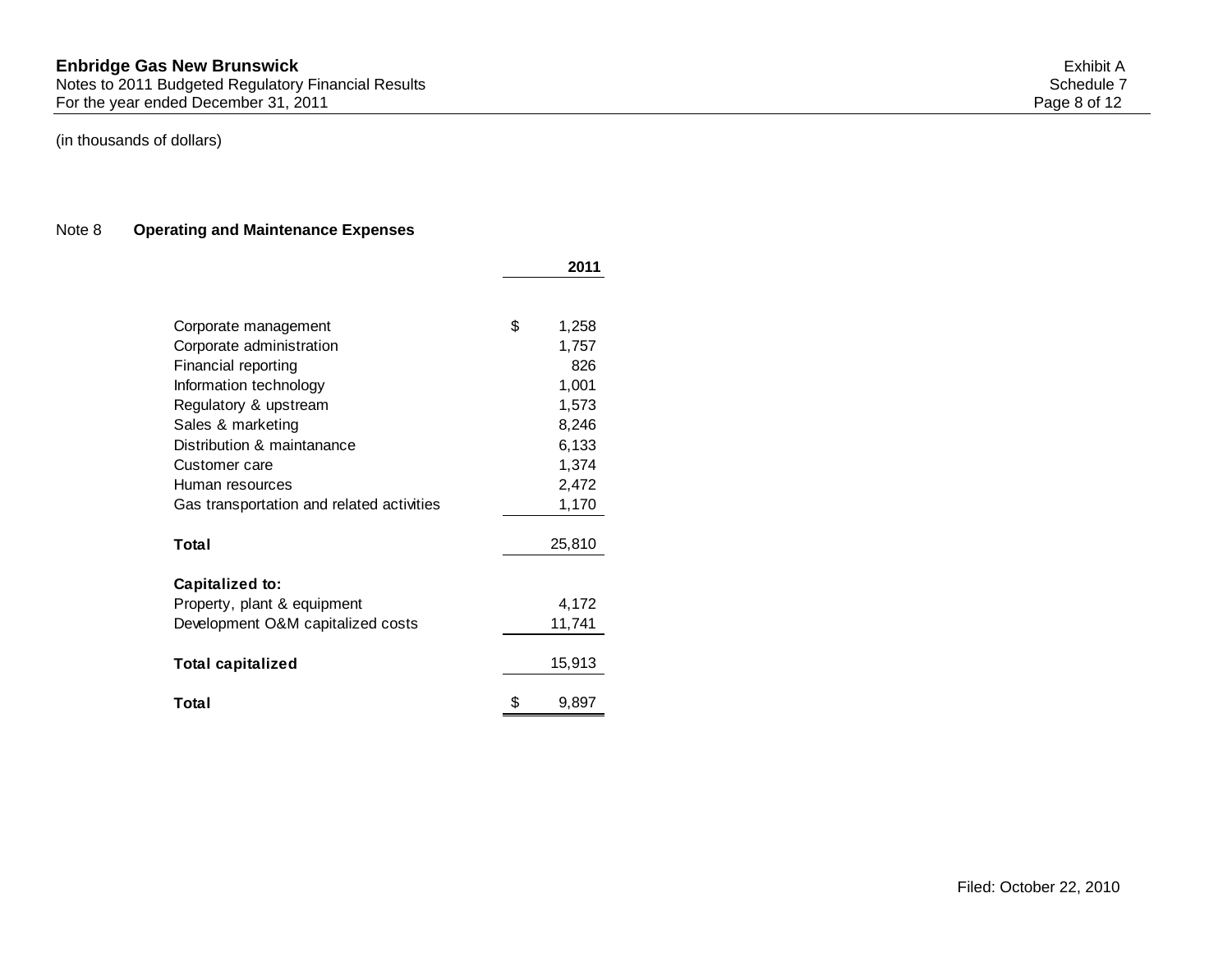## Note 9 **Interests on Amounts Due to Associates & Affiliates and Other Interest**

|                                                                                                    |    | 2011   |
|----------------------------------------------------------------------------------------------------|----|--------|
| Interest on long-term debt<br>AIDC - allowance for funds used during construction (debt component) | S. | 14.146 |
| Total interest on amounts due to associates & affiliates and other interest \$                     |    | 14.150 |

# Note 10 **Regulated Returns on Equity**

|                                                                                                      | 2011   |
|------------------------------------------------------------------------------------------------------|--------|
| Regulated return on equity<br>AEDC - allowance for funds used during construction (equity component) | 27.657 |
| Total regulated return on equity                                                                     | 27.666 |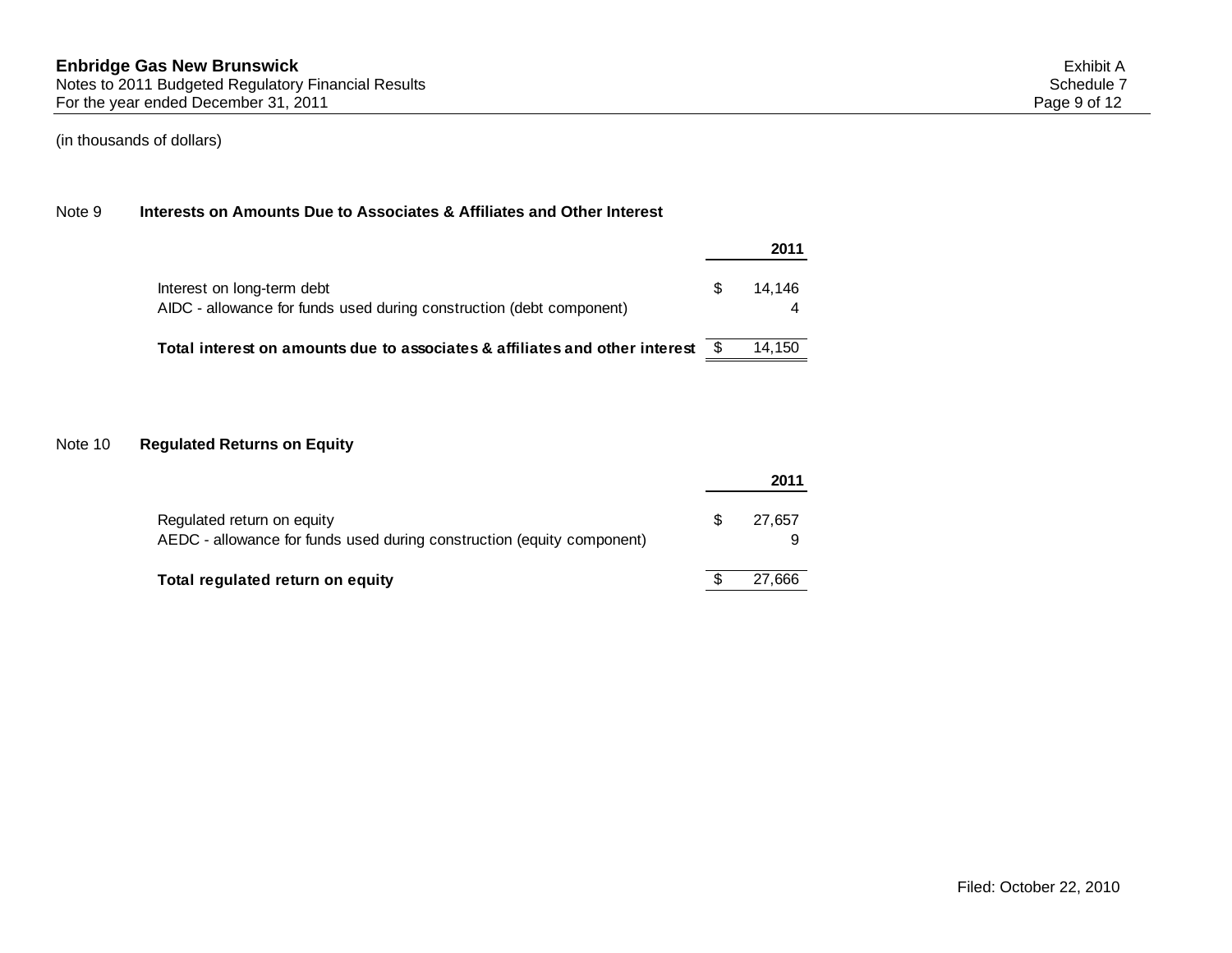# Note 11 **Rate Base for Regulatory Purposes**

|                                   | 2011          |
|-----------------------------------|---------------|
| Property, plant & equipment       |               |
| Cost                              | \$<br>203,094 |
| Accumulated amortization          | (35, 827)     |
| <b>Net</b>                        | 167,267       |
| Deferred charges                  |               |
| Franchise fee, at cost            | 1,500         |
| Accumulated amortization          | (938)         |
| <b>Net</b>                        | 562           |
| Development O&M capitalized costs | 130,173       |
| Accumulated amortization          | (22,067)      |
| <b>Net</b>                        | 108,106       |
| Deferred carrying costs, at cost  | 1,784         |
| Accumulated amortization          | (1,675)       |
| <b>Net</b>                        | 109           |
| Deferral account                  | 179,128       |
| <b>Total deferred charges</b>     | 287,905       |
| <b>Term deposit</b>               | 2,955         |
| <b>Working capital allowance</b>  | 1,327         |
| <b>Total rate base</b>            | \$<br>459,454 |
| Average rate base                 | \$<br>443,711 |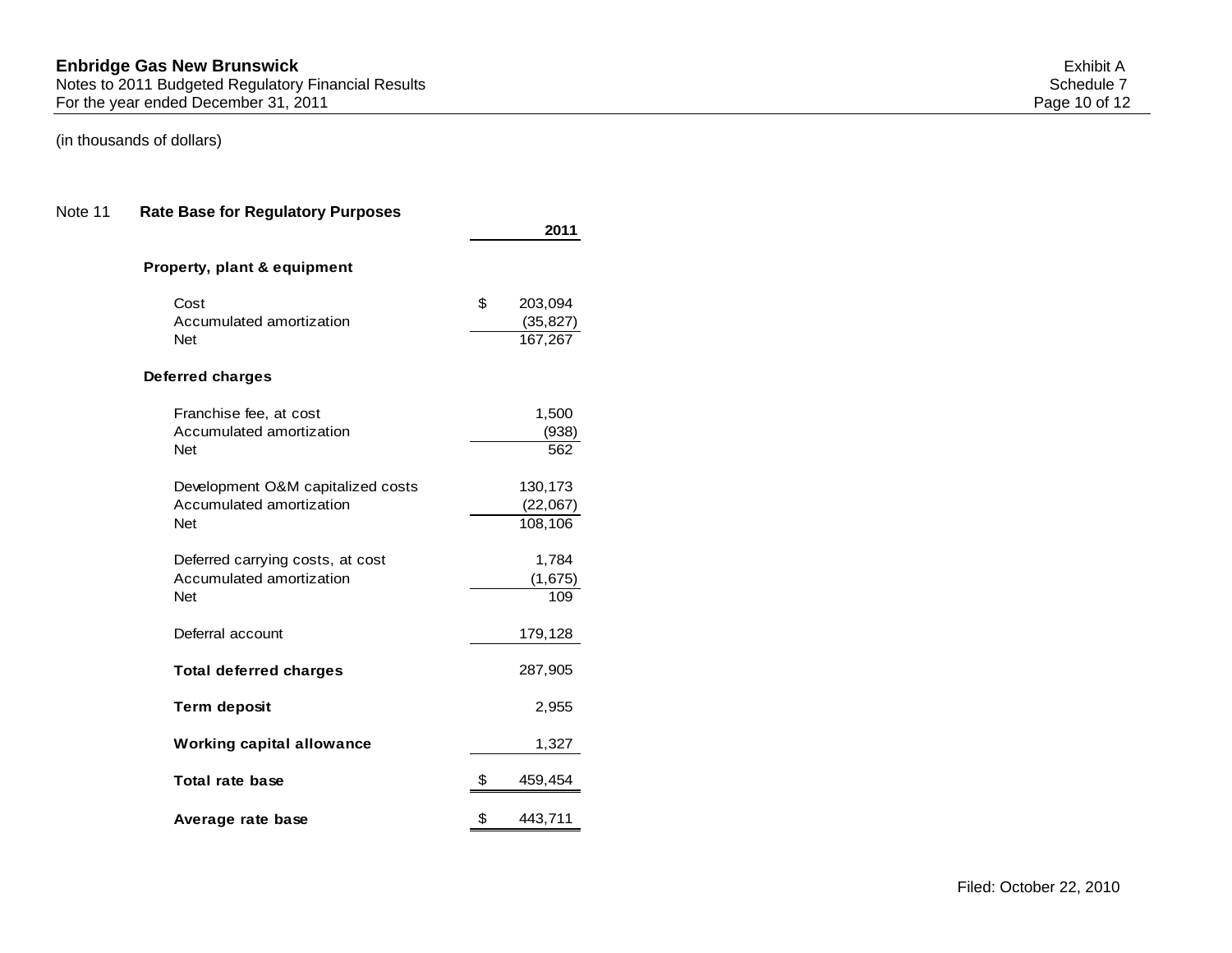## Note 12 **Capital Structure for Regulatory Purposes**

|                          | 2011                     |  |
|--------------------------|--------------------------|--|
| <b>Capital structure</b> |                          |  |
| Long-term debt<br>Equity | \$<br>227,701<br>228,799 |  |
| Total                    | \$<br>456,500            |  |

## **Capital structure percentage**

| Long-term debt | 49.88%  |
|----------------|---------|
| Equity         | 50.12%  |
| Total          | 100.00% |

## **Capital structure average percentage for regulatory purposes**

| Long-term debt | 51.10%  |
|----------------|---------|
| Equity         | 48.90%  |
| Total          | 100.00% |

## **Weighted cost of capital for regulatory purposes**

| Long-term debt | 3.19% |
|----------------|-------|
| Equity         | 6.23% |
| Total          | 9.42% |